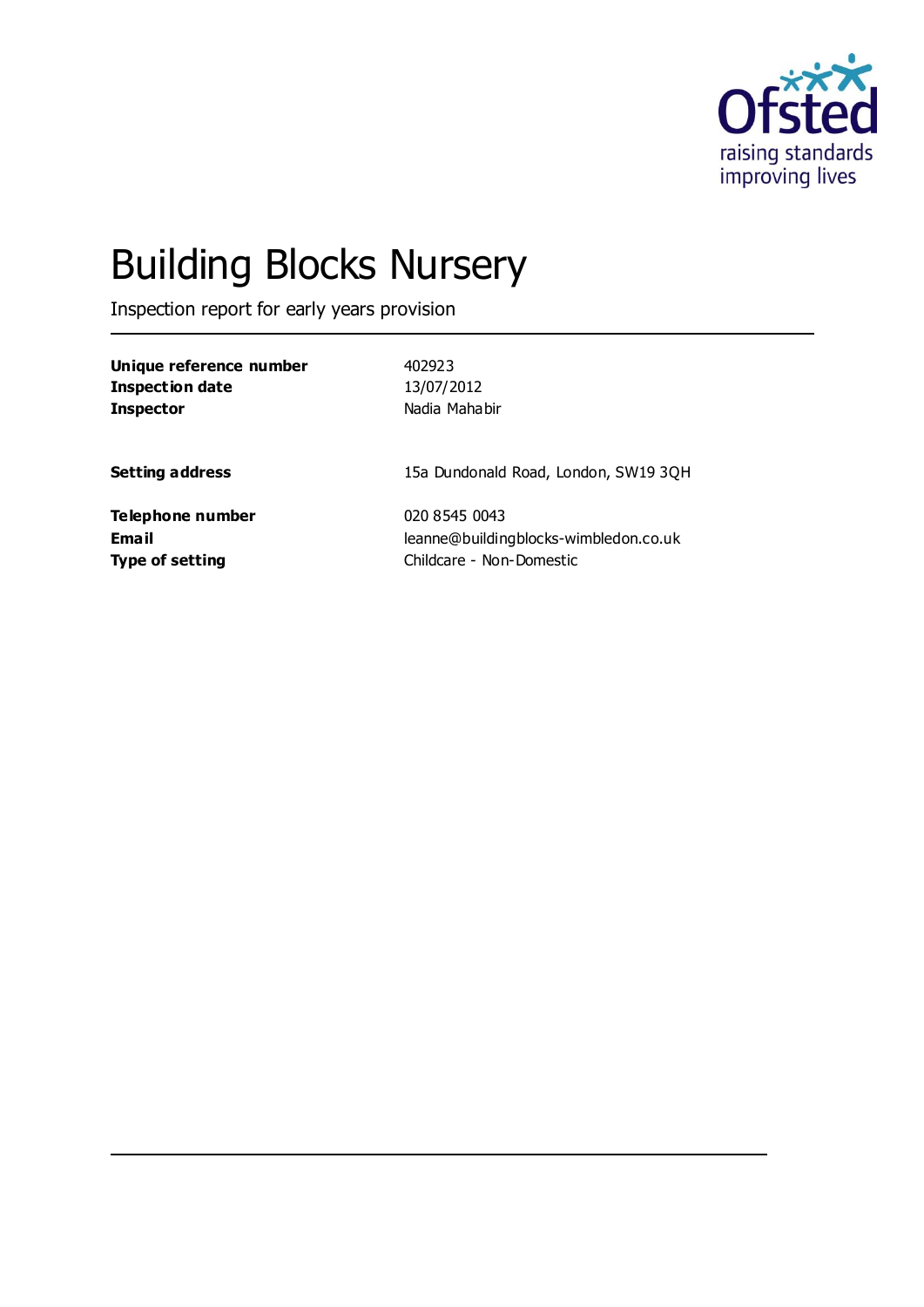The Office for Standards in Education, Children's Services and Skills (Ofsted) regulates and inspects to achieve excellence in the care of children and young people, and in education and skills for learners of all ages. It regulates and inspects childcare and children's social care, and inspects the Children and Family Court Advisory Support Service (Cafcass), schools, colleges, initial teacher training, work-based learning and skills training, adult and community learning, and education and training in prisons and other secure establishments. It assesses council children's services, and inspects services for looked after children, safeguarding and child protection.

If you would like a copy of this document in a different format, such as large print or Braille, please telephone 0300 123 1231, or email enquiries@ofsted.gov.uk.

You may copy all or parts of this document for non-commercial educational purposes, as long as you give details of the source and date of publication and do not alter the information in any way.

T: 0300 123 1231 Textphone: 0161 618 8524 E: enquiries@ofsted.gov.uk W: [www.ofsted.gov.uk](http://www.ofsted.gov.uk/)

© Crown copyright 2012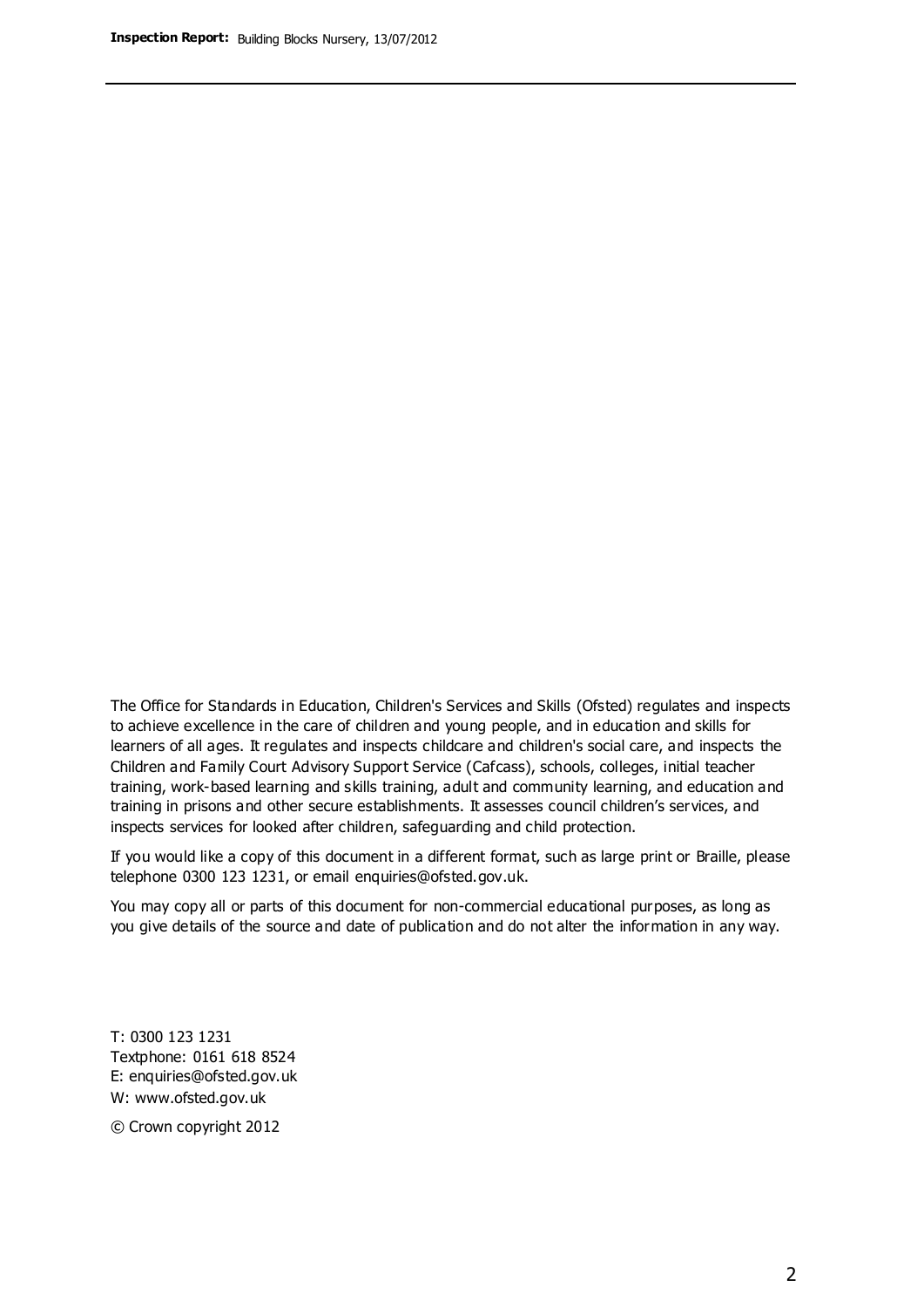### **Introduction**

This inspection was carried out by Ofsted under Sections 49 and 50 of the Childcare Act 2006 on the quality and standards of the registered early years provision. 'Early years provision' refers to provision regulated by Ofsted for children from birth to 31 August following their fifth birthday (the early years age group). The registered person must ensure that this provision complies with the statutory framework for children's learning, development and welfare, known as the *Early* Years Foundation Stage.

The provider must provide a copy of this report to all parents with children at the setting where reasonably practicable. The provider must provide a copy of the report to any other person who asks for one, but may charge a fee for this service (The Childcare (Inspection) Regulations 2008 regulations 9 and 10).

The setting also makes provision for children older than the early years age group which is registered on the voluntary and/or compulsory part(s) of the Childcare Register. This report does not include an evaluation of that provision, but a comment about compliance with the requirements of the Childcare Register is included in Annex B.

Please see our website for more information about each childcare provider. We publish inspection reports, conditions of registration and details of complaints we receive where we or the provider take action to meet the requirements of registration.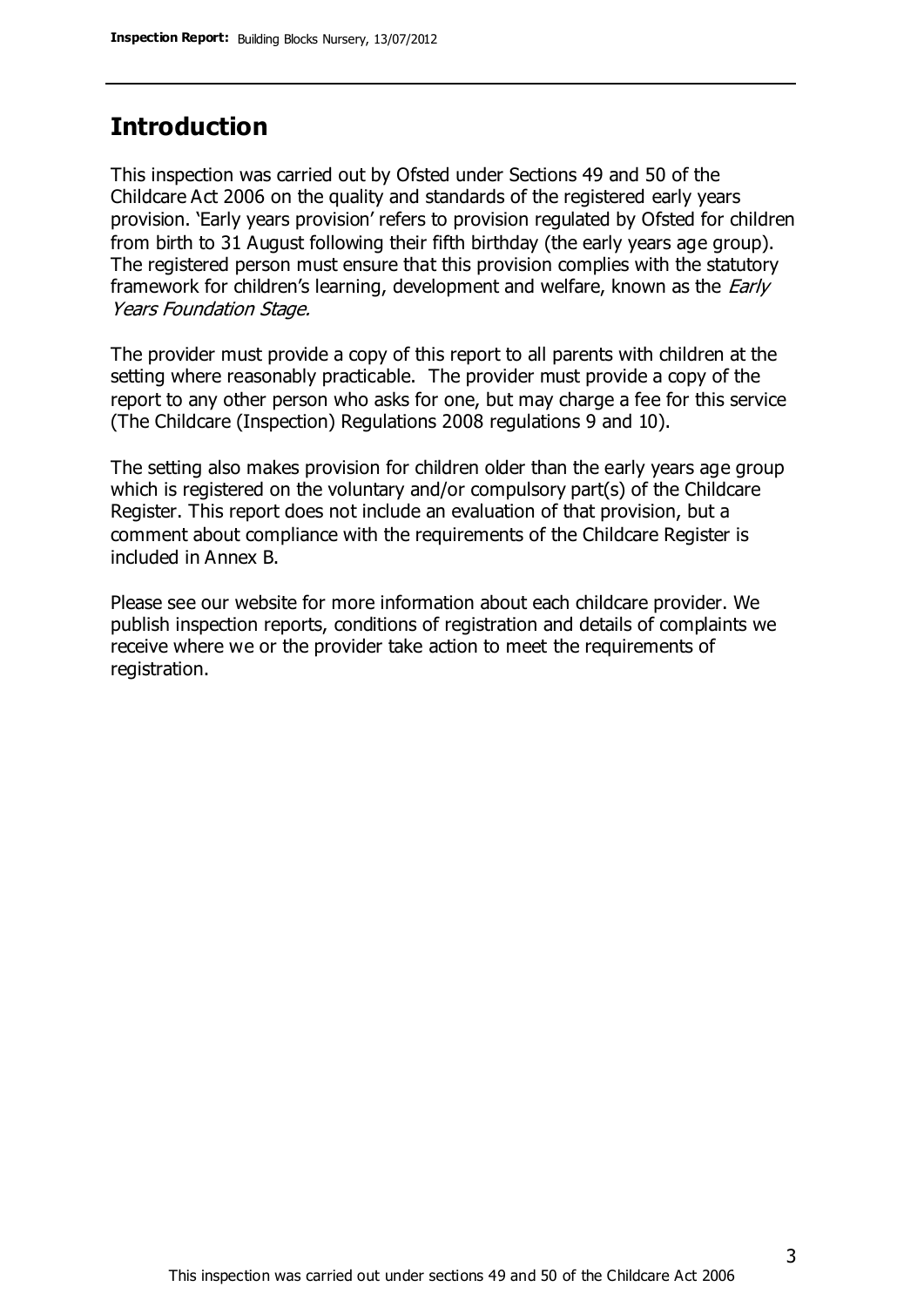### **Description of the setting**

Building Blocks Day Nursery is one of three nurseries run by Building Blocks Child Care Ltd. It opened in 2001 in purpose-built premises located close to Dundonald Park, in the Wimbledon area of southwest London. The nursery is registered on the Early Years Register and both the compulsory and voluntary parts of the Childcare Register to provide care for 78 children under eight years old. There are currently 123 children aged from three months to under five years of age on roll. The nursery is open every weekday from 7.30am to 6.30pm throughout the year, closing only for bank holidays and for one week between Christmas and New Year. Children attend either on a full or part time basis. All children share access to a secure enclosed outdoor play area. There are four visiting specialist teachers who lead sporting activities and lessons in French, Spanish, ballet, drama and music. Children visit local swimming pools each week where they learn to swim with qualified swimming teachers. The nursery receives funding to provide free early education for children aged three and four years. It supports children with special educational needs and/or disabilities. The nursery employs 30 full and part-time staff; of these, 28 hold relevant qualifications in teaching and early years.

### **The overall effectiveness of the early years provision**

Overall the quality of the provision is outstanding.

Children flourish in this highly stimulating and welcoming environment. Highly effective safeguarding procedures are in place to protect children. Children's individual needs are at the heart of everything that staff undertake and children's learning and development in most aspects is exemplary as a result. The manager works exceptionally well with staff to make improvements, reflecting very carefully on how parents and children use the nursery. This sensitive response means the team has an excellent capacity for continuous improvement.

### **What steps need to be taken to improve provision further?**

To further improve the high quality early years provision the registered person should consider:

• enhancing children's knowledge of caring for their environment.

### **The effectiveness of leadership and management of the early years provision**

Highly effective safeguarding procedures are in place to protect children. The nursery follows very efficient safeguarding measures for staff recruitment and vetting procedures. Staff have a robust understanding of their role and responsibilities in child protection. The manager and staff make robust risk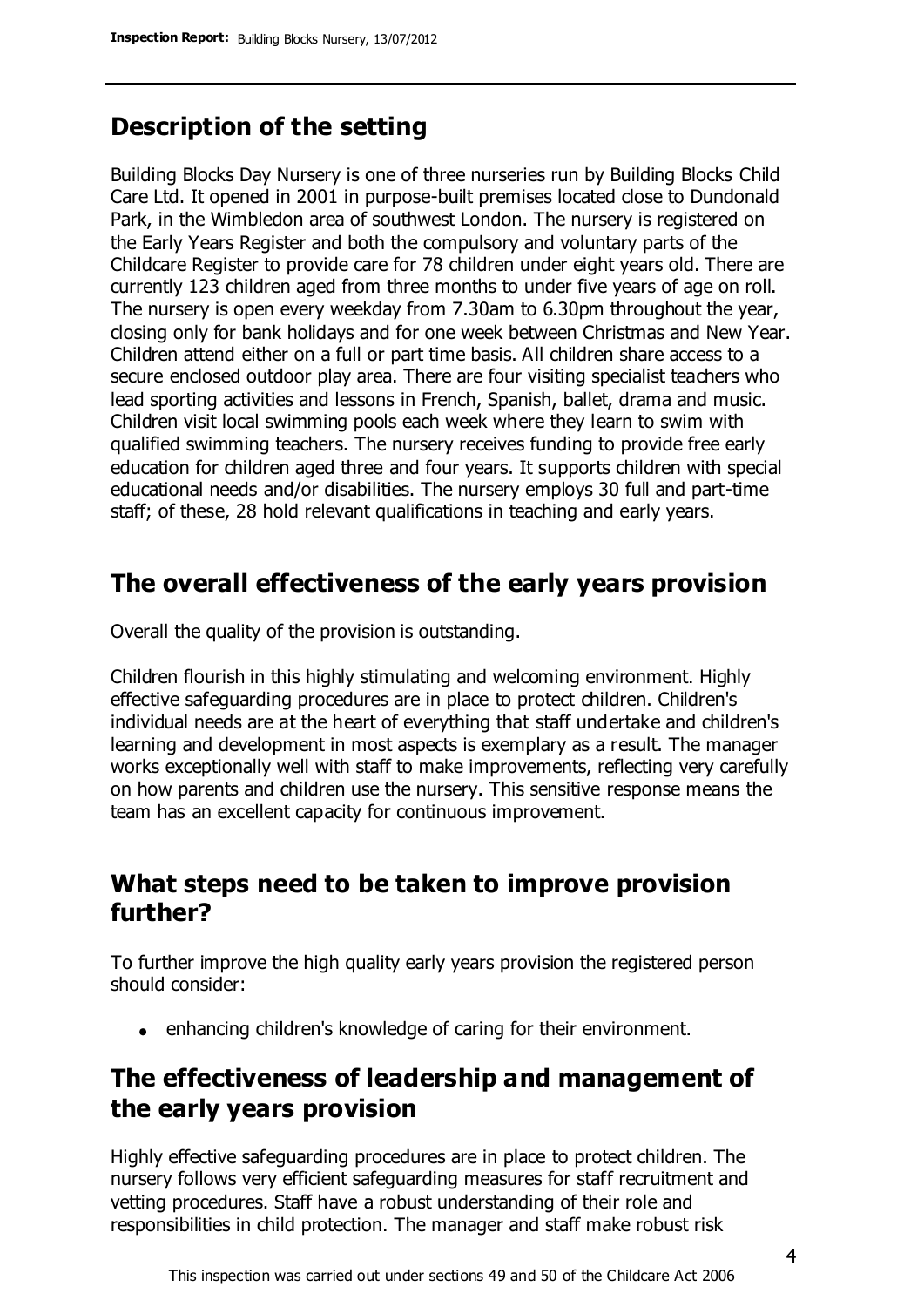assessments for all areas of the nursery and outings; these are comprehensive, covering all potential hazards. Policies and procedures are detailed, thorough and available to parents so all concerned know that the welfare of children is paramount. Accident and medication records are well organised to underpin children's well-being and maintain confidentiality.

The manager and staff show exceptional commitment to continuous professional development in all areas as they attend a wide range of courses relevant to the Early Years Foundation Stage. The manager uses extensive monitoring and selfevaluation processes to identify areas for development and all staff are passionate about improving outcomes for children. All staff contribute to self-evaluation processes that identify challenging targets to maintain very high standards. The nursery has made excellent progress since the last inspection.

Resources are of an extremely high quality and staff use them to their best advantage. Staff create an exceptional learning environment where children can be active, independent learners. They arrange resources to provide children with enticing and adaptable activities that they can use to develop lengthy imaginative play. Staff manage the available space very well to promote children's personal safety and well-being at all times. Children have enormous fun as they play and learn. The successful promotion of inclusive practice is evident at all levels within the nursery. Resources reflect the wider world and staff use children's links around the world very effectively to help them learn about diversity in authentic ways. For example, staff very actively encourage parents to share their knowledge by providing food at their festivals, and dressing up and dancing for cultural occasions.

Partnership with parents is excellent and there is clear communication on a day-today basis, as well as frequent discussions about children's progress. Parents show significant involvement in the nursery, contributing to decision making and fundraising. They greatly value the influence they have on the nursery's work. Highly effective settling-in procedures are in place to meet the individual needs of children and their families, alongside a successful key person system. As a result, staff fully promote children's welfare and sense of belonging. Staff listen closely to what parents and children suggest and respond enthusiastically to their views. Regular surveys of parents, through informal discussion and formal questionnaires, underpin the nursery's success. Parents provide extremely positive feedback.

The nursery has developed highly effective partnerships with other agencies and services involved in the well-being and learning for all children. They expertly manage the transition to school to support children at this crucial time. They build on their strong links with other professionals to provide coherent support for children, which greatly contributes to children's well-being.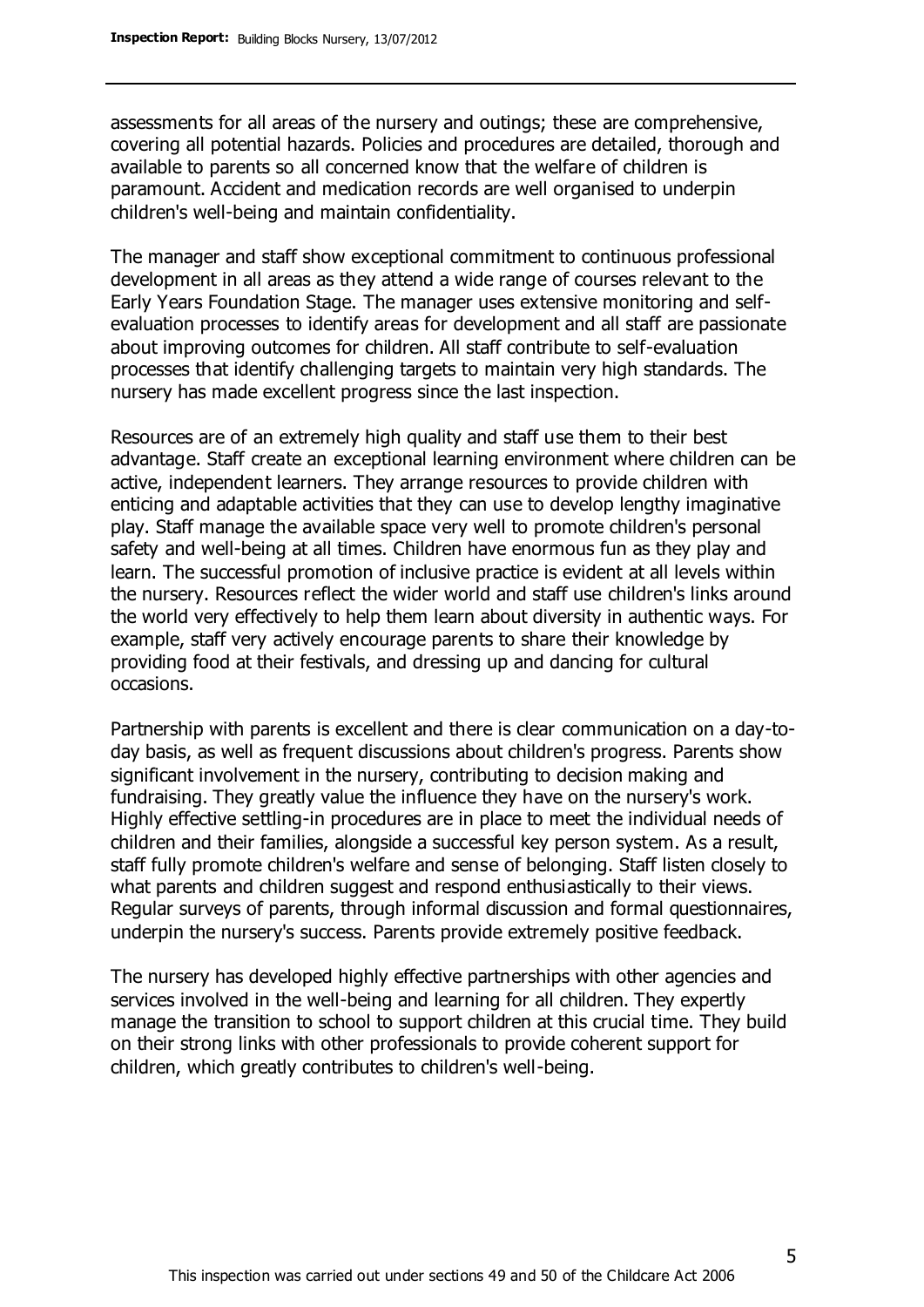### **The quality and standards of the early years provision and outcomes for children**

Children flourish in this highly stimulating and welcoming environment. The staff motivate children's learning exceptionally well, creating enticing activities designed to spark their curiosity. They are very skilled in posing questions to extend children's thinking and vocabulary. For example, if a story provokes a lot of interest, staff create activities around it, using an excellent balance of child-led and adult-led activities. Highly effective planning encompasses children's individual interests and levels of ability. Staff expertly extend the communication skills of older children through extra curricular activities to help them learn different languages. Subsequently children flourish in a rich learning environment with challenges that meet their individual needs.

Children can move freely around the nursery and can easily access further equipment as they get new ideas for their play. They play cooperatively, developing lengthy narratives in their imaginative play. Staff engage them in highquality discussions to extend their learning and enjoyment. For example, they remind them of their recent nursery trip to see the dinosaurs at the Natural History Museum. Children gain some knowledge about recycling in their environment although this is not fully developed.

All children, including babies, are developing excellent skills for the future. For instance, babies enjoy exploring an enriching environment using their senses as they access a very wide range of natural play materials. They happily develop prewriting skills as they access paints and paper at their level. Children explore technology with high levels of confidence, operating the interactive white board and using the mouse to work through programmes on the computer.

Children make excellent progress in developing their physical skills. Staff provide allocated times to access the garden and to visit the local park throughout the day. Children competently challenge their skills on soft play equipment and ride a variety of wheeled resources. They become increasingly confident by engaging in extra curricular activities, such as baby ballet, swimming and drama. Staff make excellent use of meal times to encourage children's understanding of good health. Meal times are social occasions where children confidently chat to their key person and friends about their morning activities. Children can have a snack at any time, as there is a specialist area with a dedicated member of staff present. All snacks are healthy and children can be independent in preparing their food, skilfully and safely handling knives and other equipment. They tidy their plates away and take responsibility for their personal hygiene to minimise cross-infection.

All children demonstrate a strong sense of security and safety. Staff are highly effective in encouraging them to think about their personal safety as they practise fire evacuation procedures. Staff provide very positive examples of how to keep safe and how to care for younger children. They introduce even very young children to visitors so they learn to feel safe in their environment. Staff apply exceptionally clear and consistent boundaries so children fully understand what is expected of them. This process further promotes their feeling of safety both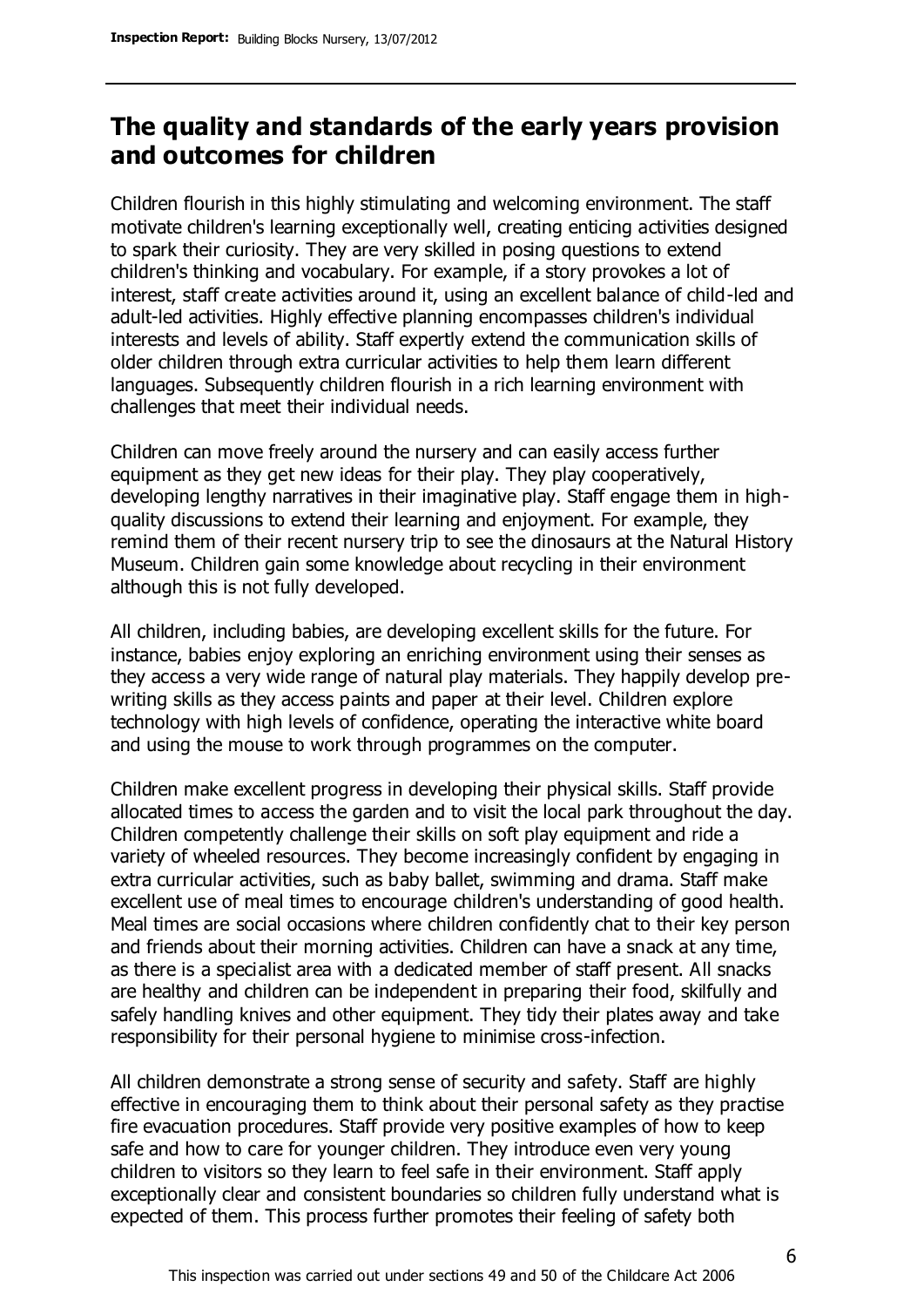indoors and out.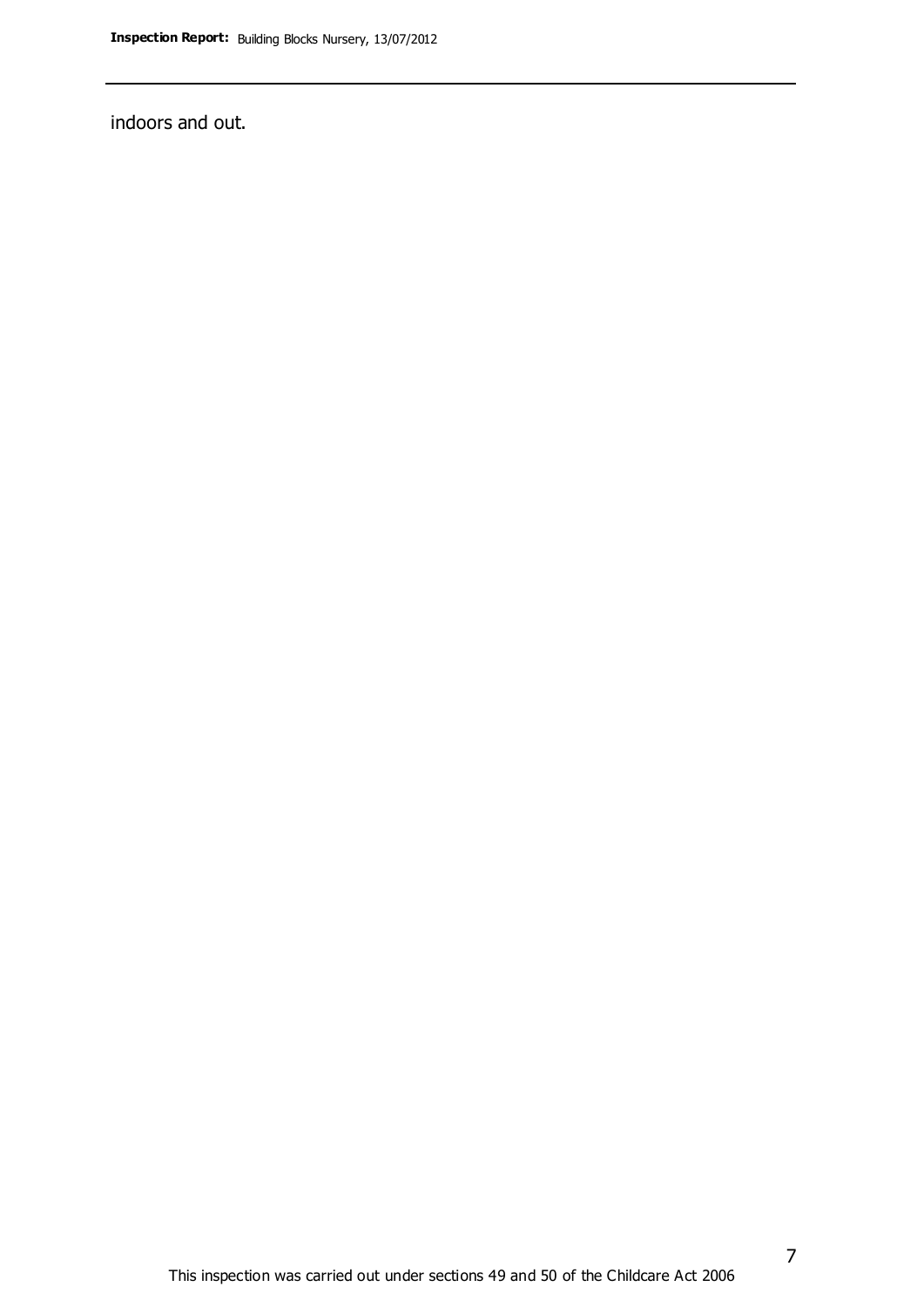### **Annex A: record of inspection judgements**

#### **The key inspection judgements and what they mean**

Grade 1 is Outstanding: this aspect of the provision is of exceptionally high quality Grade 2 is Good: this aspect of the provision is strong Grade 3 is Satisfactory: this aspect of the provision is sound Grade 4 is Inadequate: this aspect of the provision is not good enough

### **The overall effectiveness of the early years provision**

| How well does the setting meet the needs of the<br>children in the Early Years Foundation Stage? |  |
|--------------------------------------------------------------------------------------------------|--|
| The capacity of the provision to maintain continuous                                             |  |
| improvement                                                                                      |  |

### **The effectiveness of leadership and management of the early years provision**

| The effectiveness of leadership and management of the             |  |
|-------------------------------------------------------------------|--|
| <b>Early Years Foundation Stage</b>                               |  |
| The effectiveness of leadership and management in embedding       |  |
| ambition and driving improvement                                  |  |
| The effectiveness with which the setting deploys resources        |  |
| The effectiveness with which the setting promotes equality and    |  |
| diversity                                                         |  |
| The effectiveness of safeguarding                                 |  |
| The effectiveness of the setting's self-evaluation, including the |  |
| steps taken to promote improvement                                |  |
| The effectiveness of partnerships                                 |  |
| The effectiveness of the setting's engagement with parents and    |  |
| carers                                                            |  |

### **The quality of the provision in the Early Years Foundation Stage**

The quality of the provision in the Early Years Foundation Stage | 1

### **Outcomes for children in the Early Years Foundation Stage**

| <b>Outcomes for children in the Early Years Foundation</b>    |  |
|---------------------------------------------------------------|--|
| <b>Stage</b>                                                  |  |
| The extent to which children achieve and enjoy their learning |  |
| The extent to which children feel safe                        |  |
| The extent to which children adopt healthy lifestyles         |  |
| The extent to which children make a positive contribution     |  |
| The extent to which children develop skills for the future    |  |

Any complaints about the inspection or report should be made following the procedures set out in the guidance available from Ofsted's website: www.ofsted.gov.uk